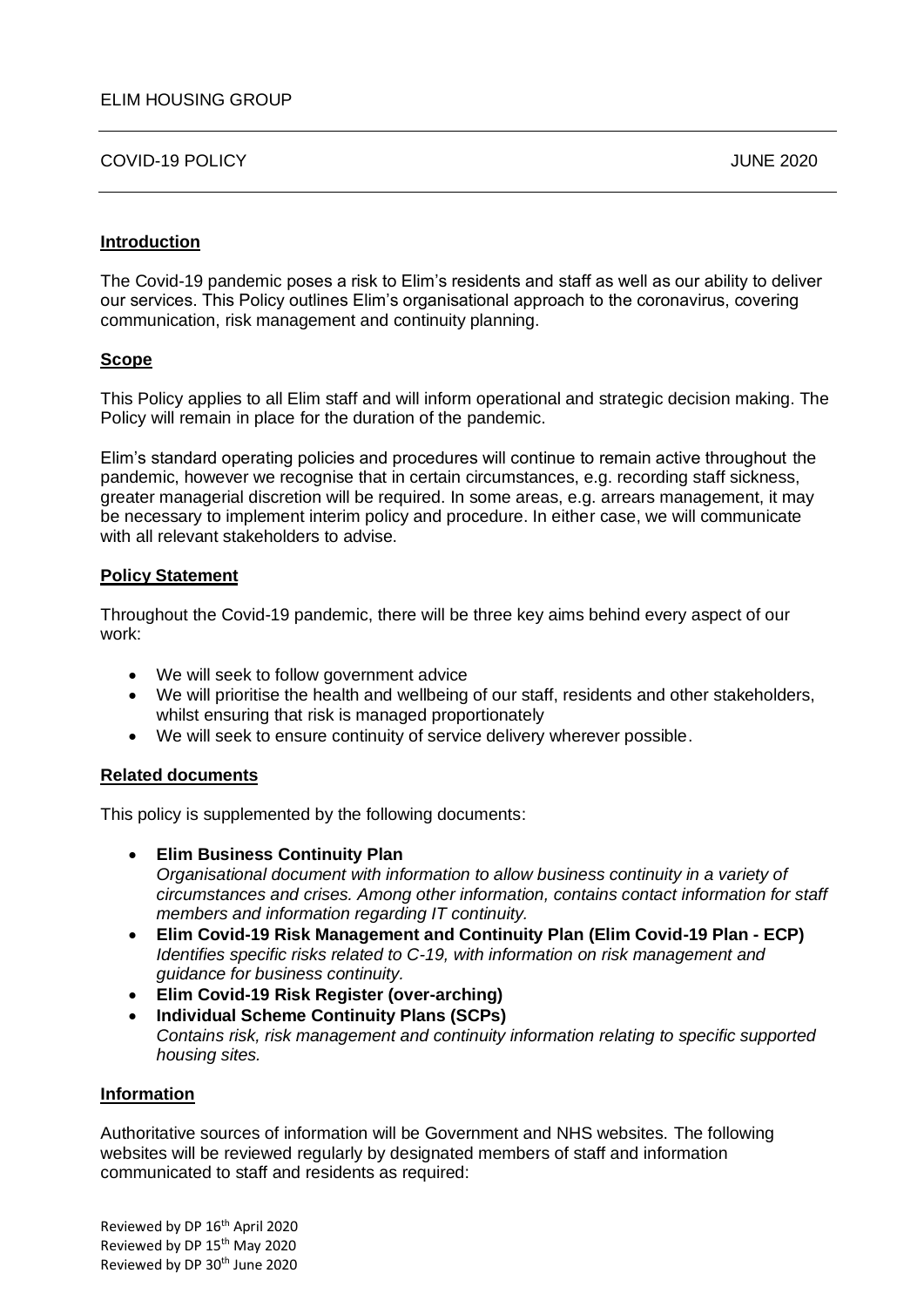- <https://www.gov.uk/coronavirus> This website also contains sector specific advice from Homes England etc.
- <https://www.nhs.uk/conditions/coronavirus-covid-19/>

Where appropriate, advice will be taken from specialist teams within the NHS or government, e.g. Homeless Health Care Teams or local authorities.

We will also continue to review guidance and instruction provided by our regulator and the National Housing Federation.

# **Communication**

We will communicate proactively with staff, residents and key stakeholders throughout this pandemic. The ECP will provide detailed information about communication with residents, staff and other key partners, e.g. contractors and commissioners. We will publish an organisational risk management plan on our website.

In our communication, we will acknowledge that a 'one size fits all' approach may not always be appropriate. For example, we are conscious that we work with certain groups of residents – homeless people and the Gypsy and Traveller communities – who are less likely to utilise health services. The ECP and SCPs will detail specific actions to be taken to communicate with these groups and manage any unique risks.

We are also aware that some of our residents and staff may be at higher risk from the effects of Coronavirus and possibly lack support networks that may be required in the event that they are required to self-isolate. We will seek to identify these individuals from data held, e.g. flagging data, and our organisational customer knowledge, though we accept that there may be many people at higher risk that we will not be aware of. The ECP and SCPs will detail specific actions to be taken to communicate with these people. In each case we will offer support insofar as it is practical to do so.

## **The 'Plan to Rebuild'**

During the week commencing 11<sup>th</sup> May, the government began to lay out its plans for the easing of lockdown. This was a response to the country passing the first peak of the pandemic and the need to boost economic activity. Full details of the government's 'Plan to Rebuild the UK' can be found [here.](https://www.gov.uk/government/publications/our-plan-to-rebuild-the-uk-governments-covid-19-recovery-strategy)

This organisational policy remains active and regularly reviewed throughout the period of easing lockdown and the key objectives of the policy remain:

- To ensure that Elim observes Government advice to reduce the spread of Covid-19.
- To prioritise the health and wellbeing of our residents, staff and wider communities.
- To seek to ensure continuity of our service delivery wherever possible.

The easing of lockdown represents a new phase of the pandemic for the country and for Elim, and it will bring new challenges. The government's plans are conditional – they have specified a series of tests for easing lockdown measures that they will use to inform their decision making. As the data changes, social and business restrictions may increase or decrease, requiring us to be adaptable individually and organisationally. In the context of our key objectives, this brings new considerations.

## **Observing Government Guidance**

Our approach to following government guidance will not change but, recognising that guidance may change on a more frequent and unpredictable basis, we will be more vigilant. The Plan to Rebuild three steps to easing lockdown measures: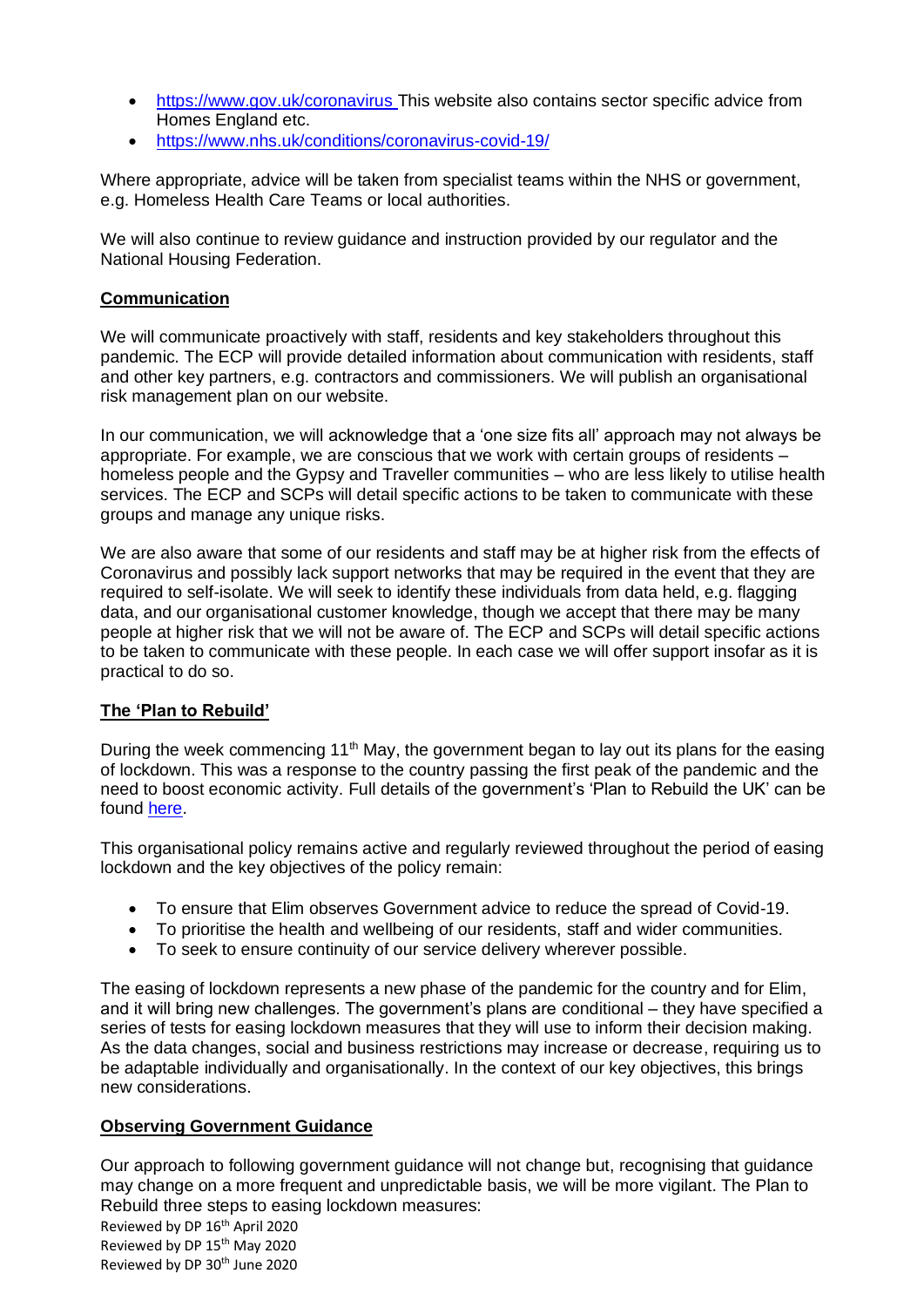Phase 1: Where the UK found itself throughout most of March and the whole of April, with lockdown restrictions at their most stringent.

Phase 2: Smarter controls. Where the government will gradually replace the existing social restrictions with smarter measures that balance its aims as effectively as possible.

Phase 3: Effective treatment. Eradication of the virus altogether is unlikely but rolling out effective treatments and/or a vaccine will allow us to move to a phase where the effect of the virus can be reduced to manageable levels.

Progression through these phases is contingent on the data produced by a number of tests detailed in the plan. It is quite feasible that any easing of social restrictions could be followed by another restriction. At any given time, Elim will be actively planning for progression/regression for the immediate next phase in social restrictions. In practise, this planning will involve (but not be restricted to):

- Ensuring that staff/residents are aware of the implications of changes to social restrictions on their work/service.
- Maintaining contact with key partners, e.g. contractors, so that we are aware of the implications on them of changing social restrictions, and vice versa.
- Regular review and amendment of the Covid-19 related documents referenced above.

All significant changes to our operation will be risk assessed, with management plans put in place to ensure we are able to deliver the three key aims at the top of this Policy.

## **Longer Term Considerations**

Although the immediate challenges of Covid-19 are more operational in nature, we acknowledge the likelihood of longer-term impact and risks related to the pandemic. These financial and strategic matters will be considered on a regular basis at board, exec and managerial level within the organisation.

Alistair Allender Chief Executive June 2020